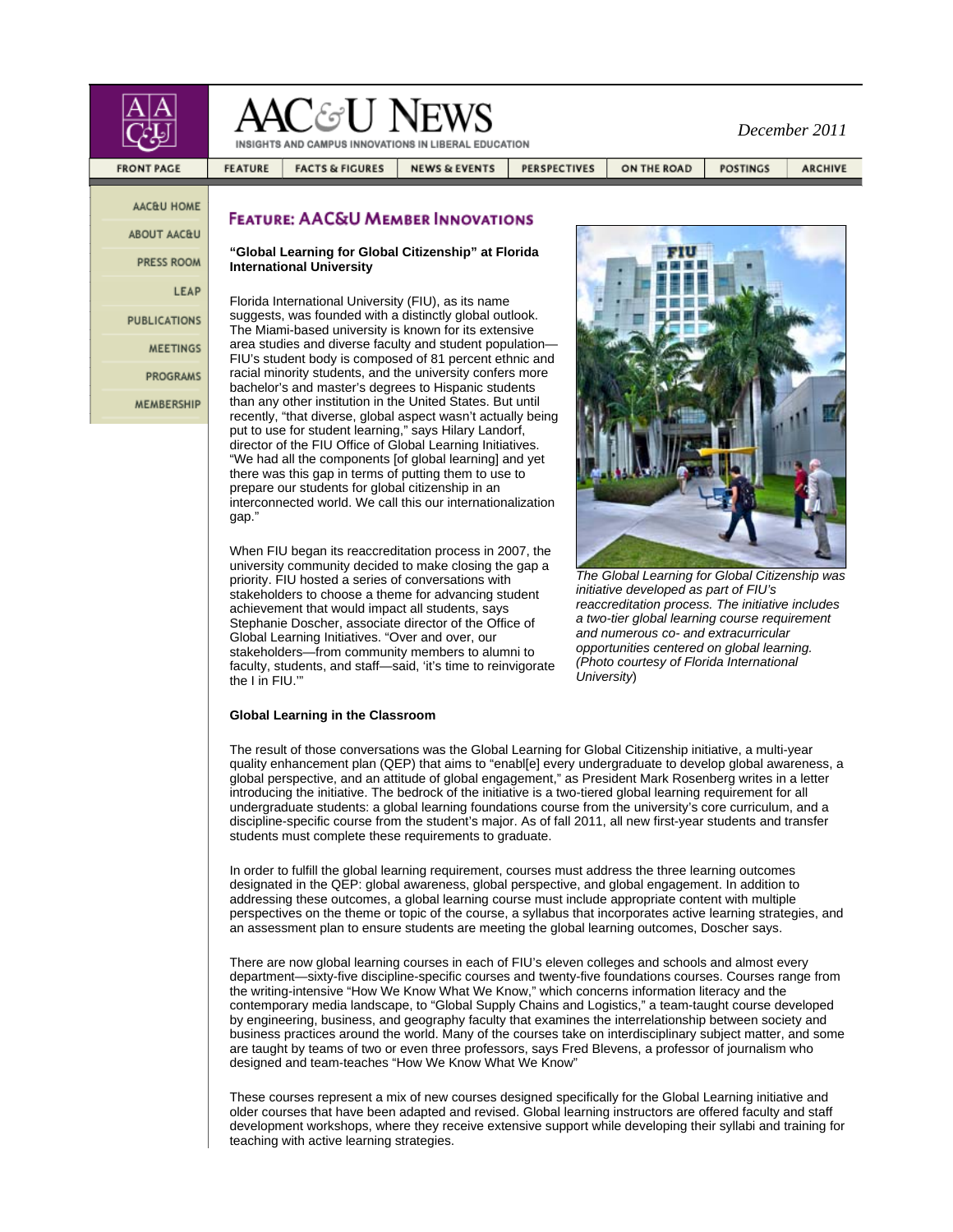While the workshops are not required, almost every faculty member who has designed or revised a global learning course has attended one—about 250 of FIU's 800 full-time faculty members. The basic format for this training, says Doscher, are two half-day interdepartmental workshops in which faculty and staff engage in a discussion of what global citizenship means and how to approach this concept in the classroom and in cocurricular activities. "What we do throughout is model the same kind of active teaching strategies that faculty and Student Affairs professionals can use in their work…. We go through different strategies for assessment, and the last part of the session is a writing workshop where participants bring in draft learning outcomes and colleagues help each other revise them to make sure those outcomes align with our [institution-wide] learning outcomes and articulate something meaningful and useful for students."

However, every workshop is not the same, Landorf notes. "There are different models for faculty creating new courses, or revising a course, or if they're coming because they have a set syllabus but that faculty member is new to teaching that particular course … we tweak the workshop." Faculty stipends for designing or revising global learning courses are also adjusted accordingly. The Office of Global Learning Initiatives also continues to provide support even after the workshops have ended, helping faculty revise syllabi and submit new courses to the faculty senate. The Office also hosts meetings at the beginning and end of each semester for faculty teaching global learning courses to meet and discuss pedagogical strategies.

## **Global Learning in the Co-Curriculum**



*To fulfill the global learning for global citizenship requirement, a course must incorporate active learning strategies, include appropriate content with multiple perspectives, and address three learning outcomes: global awareness, global perspective, and global engagement. (Photo courtesy of Florida International University)*

Service, says Beverly Dalrymple, the center's director.

First-time college freshmen and transfer students who have not completed core curriculum requirements must complete a foundations course as one of their two global learning classes. Foundations courses must include two more requirements in addition to those for all global learning courses. First, the course must use a common reading that explores global concepts in some way—one recent reading is Kwame Anthony Appiah's "The Case for Contamination, a *New York Times* article which "explores concepts of globalization and the cosmopolitan movement of ideas," Doscher says.

Second, she says, "there must be an integrated cocurricular activity—student affairs is an equal partner in the initiative." Cocurricular activities can take a number of forms. Many faculty are turning to partners in the community, as in a course on labor that has students work with a local farm union. More professors are now also taking advantage of the service-learning support offered by the Center for Leadership and

Dalrymple says her office has always focused on using service to develop globally engaged leaders, but what Global Learning "gave us was the intentionality to make it an obvious part of what we do. We help instructors set up service learning in their classes, work with our community partners, and provide guidance for students through the process, including reflection techniques through the course, and training for faculty."

But for global learning to become a central part of every student's experience at FIU, "it has to be more than a two-course experience," Doscher says, and Dalrymple agrees. "We look at student learning outcomes and translate those into our day-to-day interactions with students. … The Division of Student Affairs has workshops for staff to learn how to apply the student learning outcomes the same way faculty would in building a course."

The Division of Student Affairs is also working with Landorf and Doscher to advance global learning outcomes beyond individual classes and a new calendar of student activities will highlight those that feature global learning and engagement opportunities. Eric Feldman, a graduate student in education and assistant to Landorf, coordinates one such activity—the Tuesday Times Roundtable, a weekly series of discussions between students, faculty, and staff prompted by *New York Times* articles on global current events. Feldman manages a schedule of moderators—open to any faculty member, staff member, and graduate student—who choose an article and lead the discussion.

Feldman notifies faculty who teach in fields related to each week's topic, and while attendance tends to be around forty students, some weeks it may be over one hundred when instructors encourage their students to attend. Lunch is provided courtesy of the *Times*, and some students who first show up for a free meal end up coming back every week, Feldman says. The discussions are recorded and posted as YouTube videos